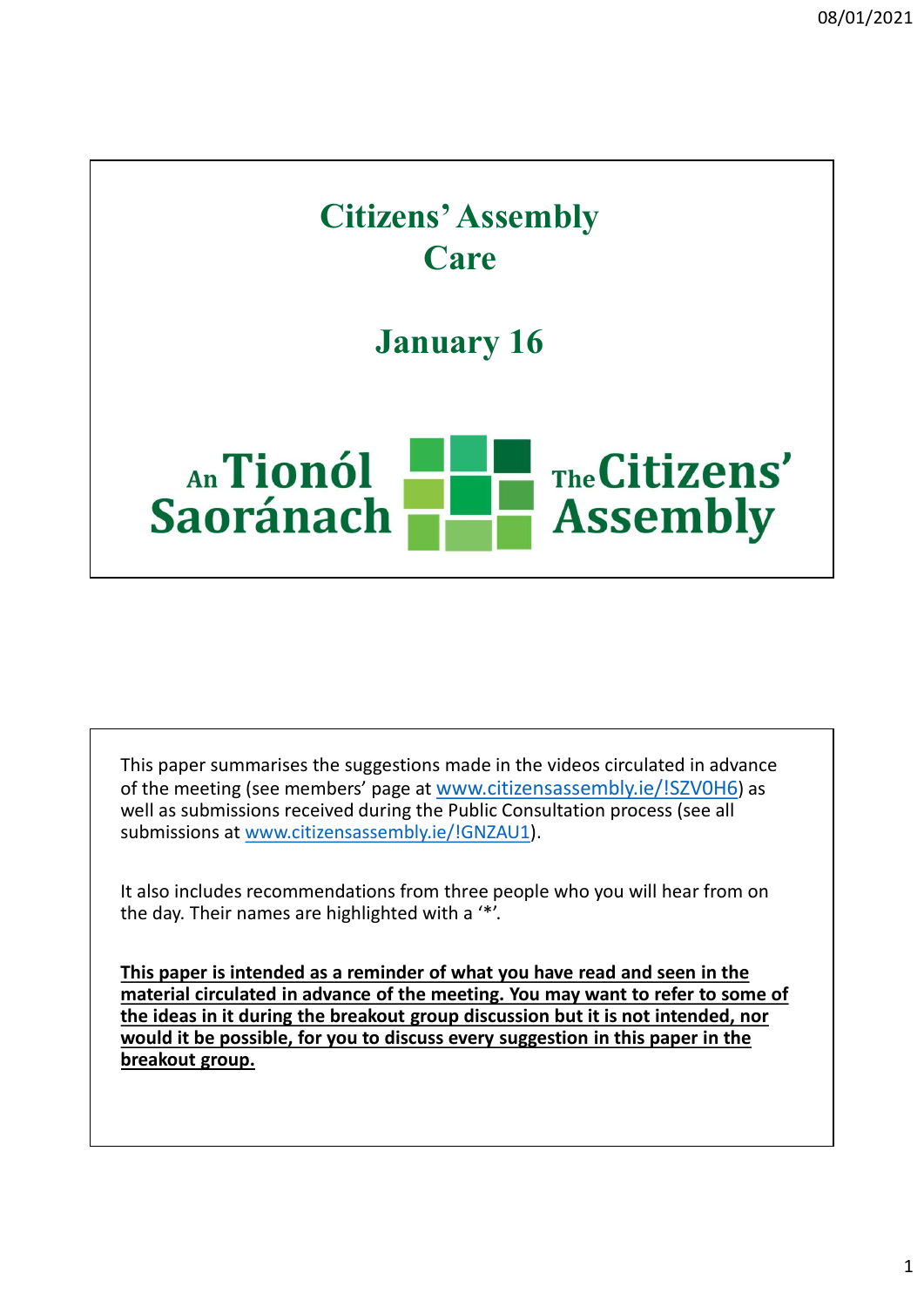|                                                                                                                                                                                                                                |                                                                                                         | 08/01/2021 |
|--------------------------------------------------------------------------------------------------------------------------------------------------------------------------------------------------------------------------------|---------------------------------------------------------------------------------------------------------|------------|
|                                                                                                                                                                                                                                |                                                                                                         |            |
| <b>Funding and Affordability of Care</b>                                                                                                                                                                                       | Ursula Barry, Nóirín                                                                                    |            |
| Develop plans to provide care as a public service, funded by the<br>state, that entitles children to a childcare place available to all<br>children. Ensure that costs to parents are based on ability to pay.                 | Hayes, Teresa Heeney,<br><b>National Women's</b><br>Council, Submissions,<br>Children's Rights Alliance |            |
| Increase state investment in childcare in the long term to 1% of<br>GDP (as recommended by UNICEF). In the shorter term,<br>proposals include increasing funding to 0.6% of GDP and<br>increasing ECEC funding to 0.5% of GDP. | Nóirín Hayes, Ursula<br>Barry, Submissions                                                              |            |
| Refresh the National Carers Strategy including funding for actions<br>ensuring that carers and and those who receive care are included<br>in the development.                                                                  | Care Alliance Ireland,<br>Aisling Glynn*                                                                |            |
| Decrease reliance on the market for care while maintaining a<br>flexible approach to care.                                                                                                                                     | Ursula Barry                                                                                            |            |
| Increase the home care budget to provide financial support for<br>home care.                                                                                                                                                   | Brendan Courtney*                                                                                       |            |
|                                                                                                                                                                                                                                |                                                                                                         |            |

| <b>Carers</b>                                                                                                                                                                |                                                                                |
|------------------------------------------------------------------------------------------------------------------------------------------------------------------------------|--------------------------------------------------------------------------------|
| Improve the pay of (often low-paid) care workers like nurses, social<br>workers and childcare workers through, for example, higher taxation or<br>introducing a Living Wage. | Ursula Barry,<br>National Women's<br>Council, Teresa<br>Heeney,<br>Submissions |
| Increase state funding to financially support carers to recognise the<br>value of the work done on behalf of the state.                                                      | Submissions                                                                    |
| Gender-proof supports for carers, including for trans and non-binary<br>family carers.                                                                                       | Care Alliance<br>Ireland                                                       |
| Protect migrant workers in care services.                                                                                                                                    | Ursula Barry                                                                   |
| Carry out bi-annual survey on time-use to track unpaid work.                                                                                                                 | Ursula Barry                                                                   |
| Develop and implement a career structure for care workers.                                                                                                                   | Ursula Barry                                                                   |
| All Carers assessed for a Carer's Payment to ensure they are not<br>penalised financially for taking up a caring role.                                                       | Damien Douglas*                                                                |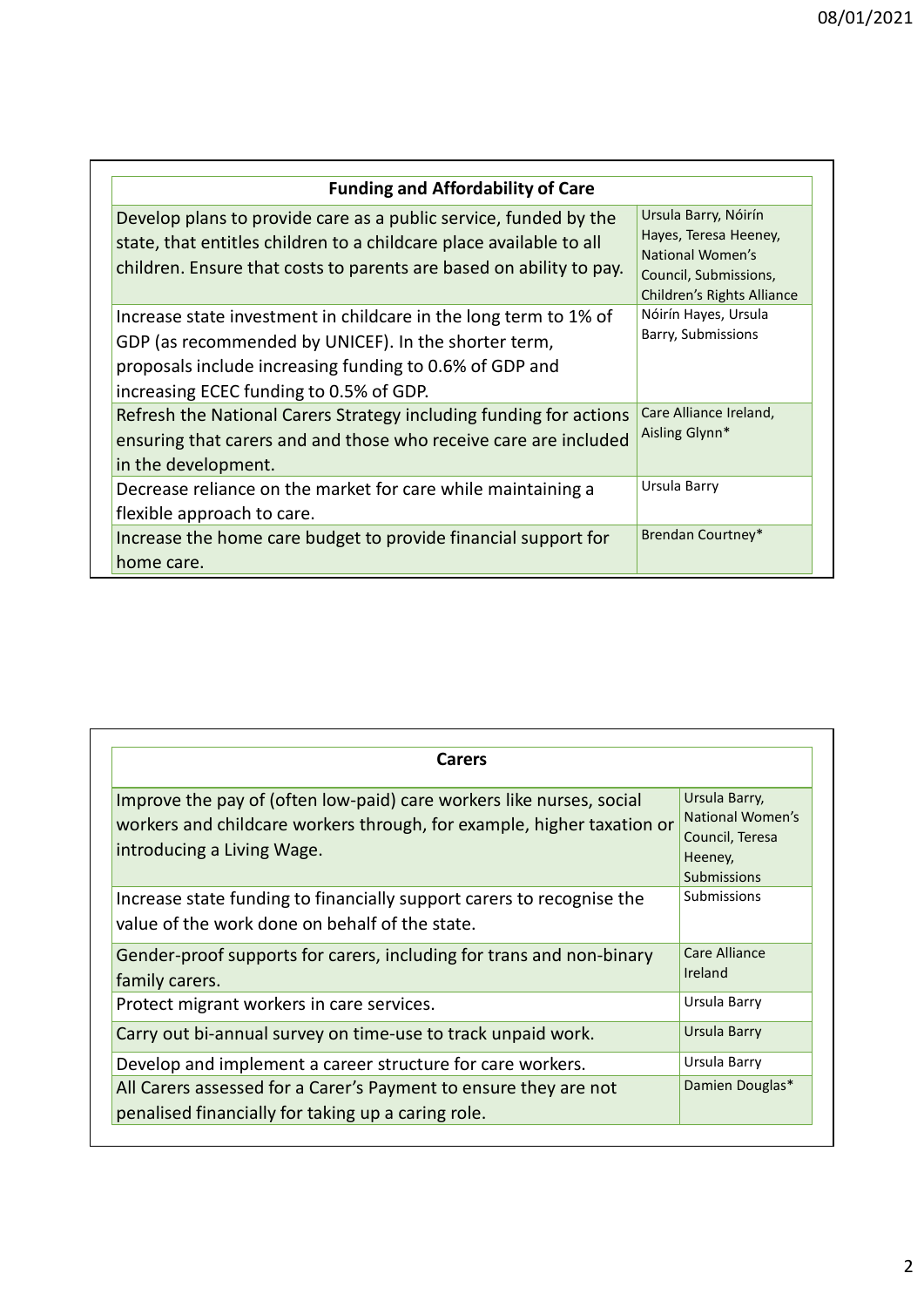| <b>Carers</b>                                                                                                                                                                                                                                          |                                             |
|--------------------------------------------------------------------------------------------------------------------------------------------------------------------------------------------------------------------------------------------------------|---------------------------------------------|
| State to stop reliance on family carers to fill gaps in State provision and<br>policy on disability                                                                                                                                                    | <b>Disability</b><br>Federation             |
| Increase respite provision for carers.                                                                                                                                                                                                                 | Disability<br>Federation                    |
| <b>Diversity of Needs and Care Receivers</b>                                                                                                                                                                                                           |                                             |
| Ensure transition from Children to Adult Services for people with<br>severe and enduring physical and intellectual needs is seamless.                                                                                                                  | Damien Douglas*                             |
| Ensure the voices of carers and those who receive care are included in<br>all policy decisions relating to care.                                                                                                                                       | Aisling Glynn*                              |
| Increased Personal Assistance hours and care and support services.<br>Provide a statutory right to the Personal Assistance Service for people<br>with disabilities. Provide a person-centred service so that care<br>receivers can remain independent. | Aisling Glynn*,<br>Disability<br>Federation |

| <b>Diversity of Needs and Care Receivers</b>                                                                                                                                                                       |                                                        |
|--------------------------------------------------------------------------------------------------------------------------------------------------------------------------------------------------------------------|--------------------------------------------------------|
| Fully implement the UN Convention on the Rights of Persons with<br>Disabilities to support disabled women's autonomy and choice to care.<br>Ensure the convention informs future policy decisions.                 | Ursula Barry,<br>Aisling Glynn*,<br><b>Submissions</b> |
| Provide a statutory right to home care to support older persons.                                                                                                                                                   | <b>Brendan</b><br>Courtney*,<br>Submissions            |
| Improve the suitability of, and confidence in, social supports and<br>services for disabled women including suitable transport, employment,<br>Personal Assistant hours, accessible and supported housing options. | <b>Submissions</b>                                     |
| Provide universal social care services for disabled and older people.                                                                                                                                              | National Women's<br>Council                            |
| Care system should recognise the different needs and choices of<br>different households.                                                                                                                           | Ursula Barry                                           |
| Increased care and support infrastructure to address systemic issues<br>that exclude people with disabilities from society.                                                                                        | Disability<br>Federation                               |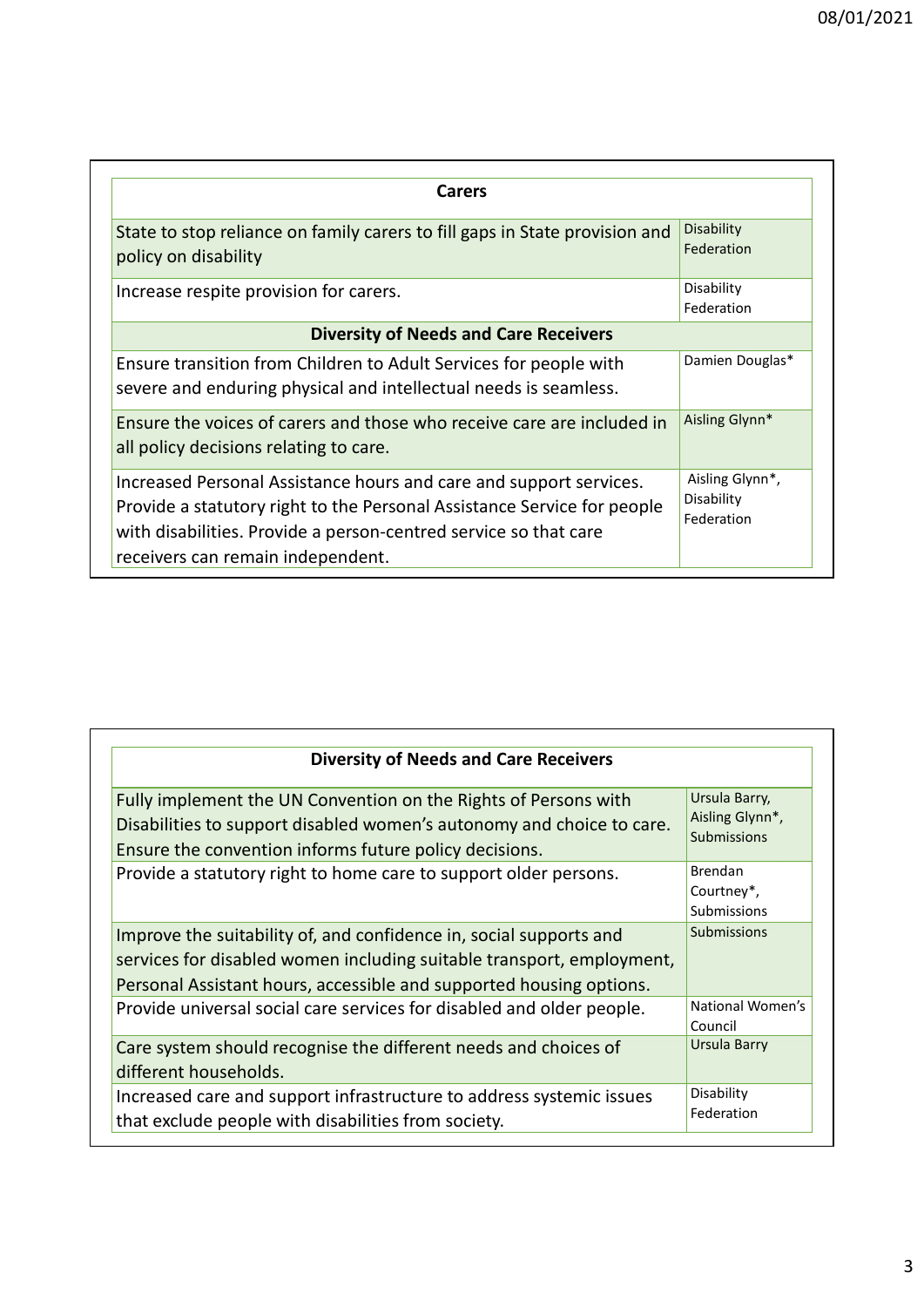| <b>Care, Work and Parental Leave</b>                                        |                        |
|-----------------------------------------------------------------------------|------------------------|
| Encourage and support men to take leave for caring duties.                  | Ursula Barry,          |
|                                                                             | <b>Submissions</b>     |
| Remove the 'care penalty' imposed on women.                                 | Ursula Barry           |
| Facilitate combining care and paid employment through, for example,         | Ursula Barry,          |
| increased parental leave and standardised flexible working policies for     | <b>Submissions</b>     |
| parents.                                                                    |                        |
| Increase income-supported family leave to cover the first year of a child's | Children's             |
| life (first two years as a long-term goal) and make legislative amendments  | <b>Rights Alliance</b> |
| to ensure that people parenting alone can access the same level of          |                        |
| support by making parent's leave transferrable.                             |                        |
| Review payment rates that are available for parental leave                  | Children's             |
| (maternity/paternity/parental) to ensure they adequately meet the           | <b>Rights Alliance</b> |
| needs of families.                                                          |                        |
| Introduce flexible working policies to balance home and work lives.         | Aisling Glynn*         |

| <b>Social Protection, Pensions and Budget</b>                                                                                                                                                      |                                                  |
|----------------------------------------------------------------------------------------------------------------------------------------------------------------------------------------------------|--------------------------------------------------|
| Conduct a gender impact assessment of annual budget.                                                                                                                                               | <b>Ursula Barry</b>                              |
| Provide a Universal Pension entitlement.                                                                                                                                                           | Ursula Barry                                     |
| Credit given towards pensions when caring [current credit covers 20 years<br>of caring].                                                                                                           | Damien<br>Douglas*                               |
| Modify the social protection system by removing the concept of<br>dependency.                                                                                                                      | Ursula Barry                                     |
| Increase social protection support for carers and those receiving care.<br>Benchmark payments at 35% of average earnings, and allow those<br>seeking part-time work to access jobseekers payments. | Ursula Barry,<br><b>Disability</b><br>Federation |